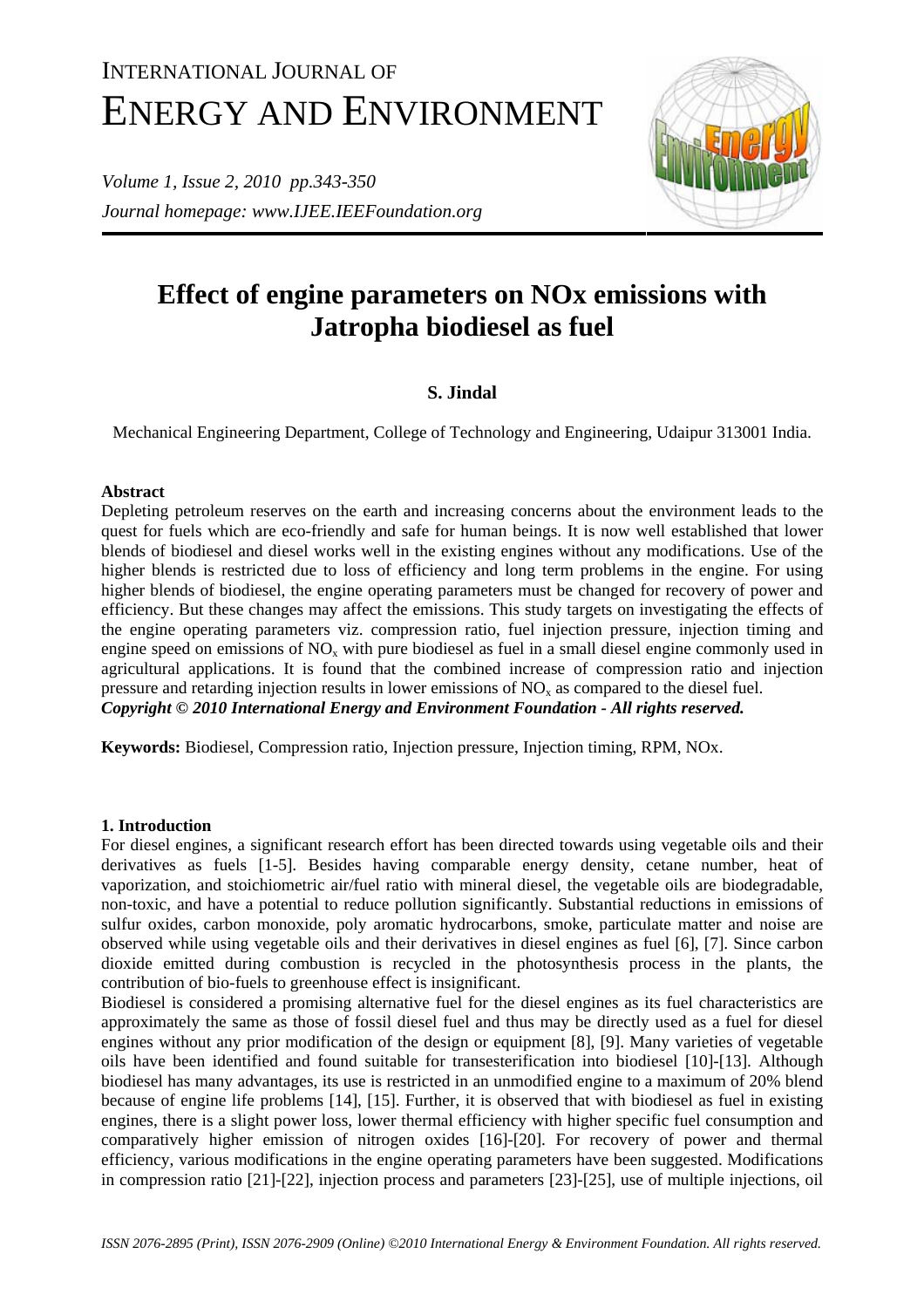preheating, etc. have been found to affect the engine power and efficiency while using higher blends of biodiesel [26]-[28]. These changes have some impact also on the emissions from the engine.

The aim of this study is to investigate the effects of varying engine operating parameters with *Jatropha Methyl Ester* (JME) as fuel on the emissions of NOx. The operating parameters studied are compression ratio, fuel injection pressure, injection timing and engine speed.

#### **2. Materials and methods**

The study was done with an objective of studying the effects of the engine operating parameters viz. compression ratio, injection pressure, injection timing and engine speed which are the controllable variables, on the emissions of NOx, when the engine is run with pure biodiesel. The aim was to establish the modifications required in small, constant speed, direct injection diesel engines used extensively for agricultural applications so that these can be made to run on pure biodiesel without loss in performance and at the same time improve the emissions. In the study, a small engine was run first on rated parameter values with standard diesel fuel available commercially and emissions of NOx at different loads were recorded. Then the engine was run on B100 fuel under different sets of compression ratio, injection pressures, injection timing and engine speeds, and emission was recorded.

#### *2.1 Fuels used and their properties*

Standard Diesel fuel was acquired from nationalised distribution network from a local outlet where as the biodiesel fuel was prepared in laboratory from the common Jatropha Curacas (local name: *ratanjyot*) vegetable oil, which is gaining popularity due to its good properties and has been accepted  $\&$ recommended by National Biodiesel Board of India as a source of alternative fuel for blending in the commercial diesel. The vegetable oil extracted from fresh seeds was sourced from local oil mill and was trans-esterified using methanol with KOH as catalyst by standard procedure. The properties of so prepared biodiesel were tested in the lab using standard test procedures and are listed in Table 1.

|                     |                    |                                    |               | <b>Jatropha</b> |                        |
|---------------------|--------------------|------------------------------------|---------------|-----------------|------------------------|
| <b>Property</b>     | Unit               | <b>Biodiesel</b><br><b>BIS Std</b> | <b>Diesel</b> | Oil             | <b>Methyl</b><br>ester |
| Relative density    | gm/cm <sup>3</sup> | $0.87 - 0.90$                      | 0.8394        | 0.9187          | 0.8838                 |
| Calorific value     | MJ/kg              |                                    | 44.13         | 40.65           | 39.40                  |
| Kinematic Viscosity |                    |                                    |               |                 |                        |
| at $32^{\circ}$ C   | cSt                | $3.5 - 5.0$                        | 3.93          | 46.8            | 10.8                   |
| at $60^{\circ}$ C   | cSt                |                                    | 2.77          | 23              | 5.82                   |
| Cloud Point         | $\rm ^{o}C$        |                                    | $\leq$ 3      | 4               | $\theta$               |
| Pour Point          | $\rm ^{o}C$        |                                    | $\lt$ -5      | 1               | $-3$                   |
| <b>Flash Point</b>  | $\rm ^{o}C$        | >100                               | 56            | 210             | 118                    |
| <b>FFA</b>          | $\frac{0}{0}$      | &0.8                               |               | 5.01            | 0.28                   |
| Iodine value        |                    | < 115                              |               | 98.91           | 100.01                 |

Table 1. Evaluated properties of Jatropha oil and its methyl ester

# *2.2 Experimental set-up*

The study was carried out in the laboratory on an advanced fully computerised experimental engine test rig comprising of a single cylinder, water cooled, four stroke, VCR (Variable Compression Ratio) Diesel engine connected to eddy current type dynamometer for loading. Setup (Figure 1) is provided with necessary instruments for online measurement of cylinder pressure, injection pressure and crank-angle. The specifications of the engine used for study are given in Table 2.

# *2.3 Measurement of NOx emission*

The exhaust gases are sampled from exhaust line through a specially designed arrangement for diverting the exhaust to sampling line without increasing the back pressure and is then anlysed using a portable multi-gas analyser of make- MRU Airfare, Germany; Model- DELTA 1600 S. Oxides of Nitrogen (NOx) are measured with the help of electrochemical cell. The instrument calibrates itself every time it is started and displays the quantity of gases in ppm.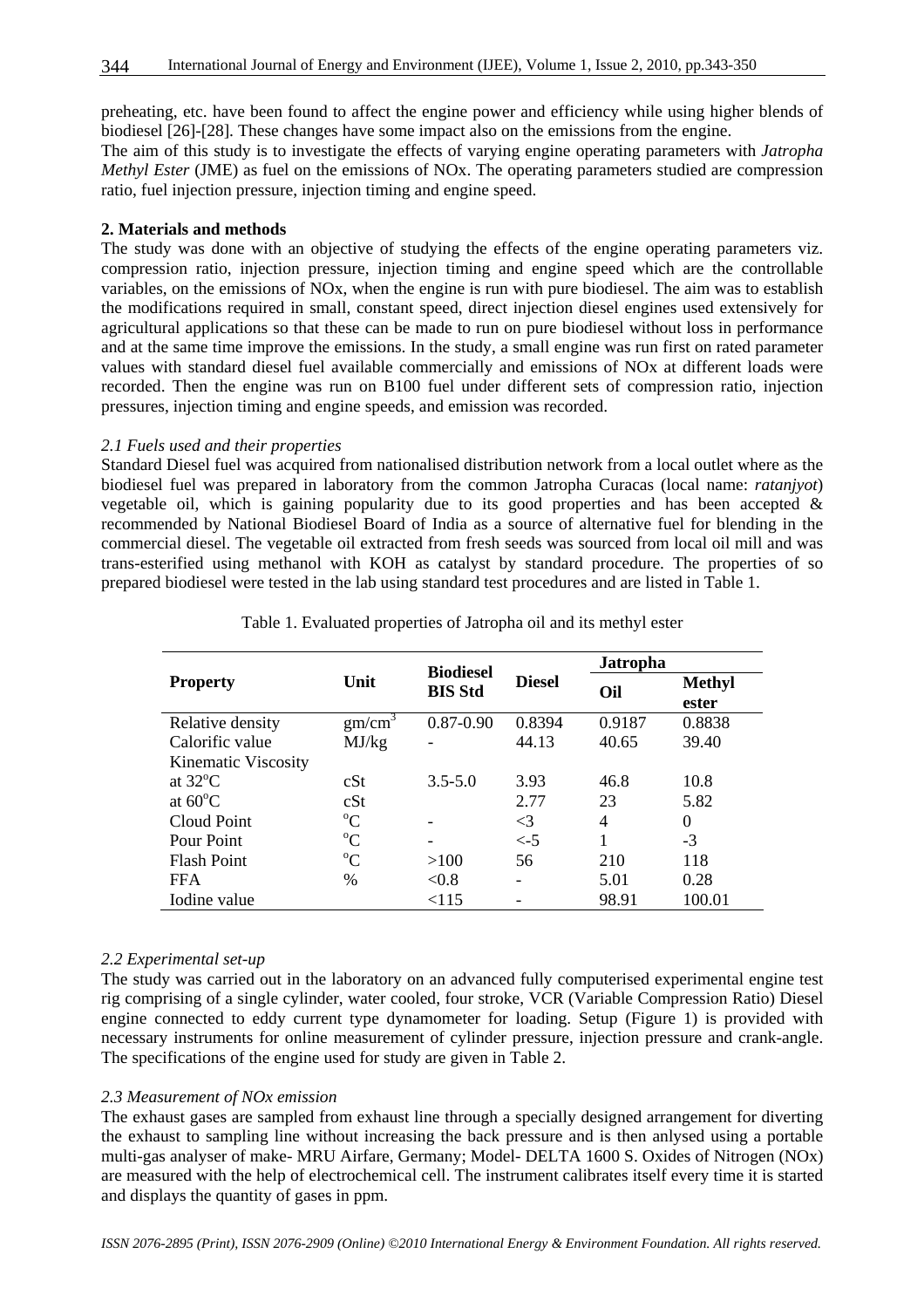

Figure 1. Experimental set up

| <b>Engine specification</b>     |                                                       |
|---------------------------------|-------------------------------------------------------|
| Make                            | Kirloskar                                             |
| Model                           | TV1                                                   |
| <b>Details</b>                  | Single cylinder, DI, Four stroke                      |
| Cooling                         | Water                                                 |
| Bore and stroke                 | $87.5$ mm $\times$ 110 mm                             |
| Cubic capacity                  | $0.661$ liters                                        |
| Compression ratio               | 17.5:1                                                |
| Rated power                     | 3.5 kW at 1500 rpm                                    |
| Injection timing                | 23 ° BTDC static (diesel)                             |
| <b>Eddy Current Dynamometer</b> | Model AG10 of Saj Test Plant Pvt Ltd                  |
| Cylinder pressure sensor        | Piezo sensor of PCB Piezotronics Inc, Model-M111A22;  |
|                                 | Resolution- 0.1 psi; sensitivity- 1 mV/psi            |
| Fuel pressure sensor            | Piezo sensor of PCB Piezotronics Inc, Model- M108A02; |
|                                 | Resolution- 0.4 psi; sensitivity- 0.5 mV/psi          |
| Air Flow Transmitter            | Make-Wika; Model-SL1                                  |

| Table 2. Test engine and instrument details |  |  |  |
|---------------------------------------------|--|--|--|
|---------------------------------------------|--|--|--|

#### *2.4 Experimental procedure*

The experiment was conducted on the aforesaid test rig. The performance test of the engine was conducted as per IS: 10000 [P: 5]:1980. For diesel the performance test were conducted at rated condition of 17.5:1 compression ratio and injection pressure of 210 kg/cm<sup>2</sup> was maintained at rated speed of 1500 rpm. For 100 percent biodiesel, in addition to the above settings, performance tests were carried out at three different compression ratios i.e.16, 17 and 18; three injection pressures (150, 200, 250 kg/cm²); five engine speeds (1400, 1425, 1450, 1475, 1500 and 1525 rpm); and, six values of the injection timing (in steps of three degree between 9 degree advance to 6 degree retard), and emissions were recorded at full load operation of the engine.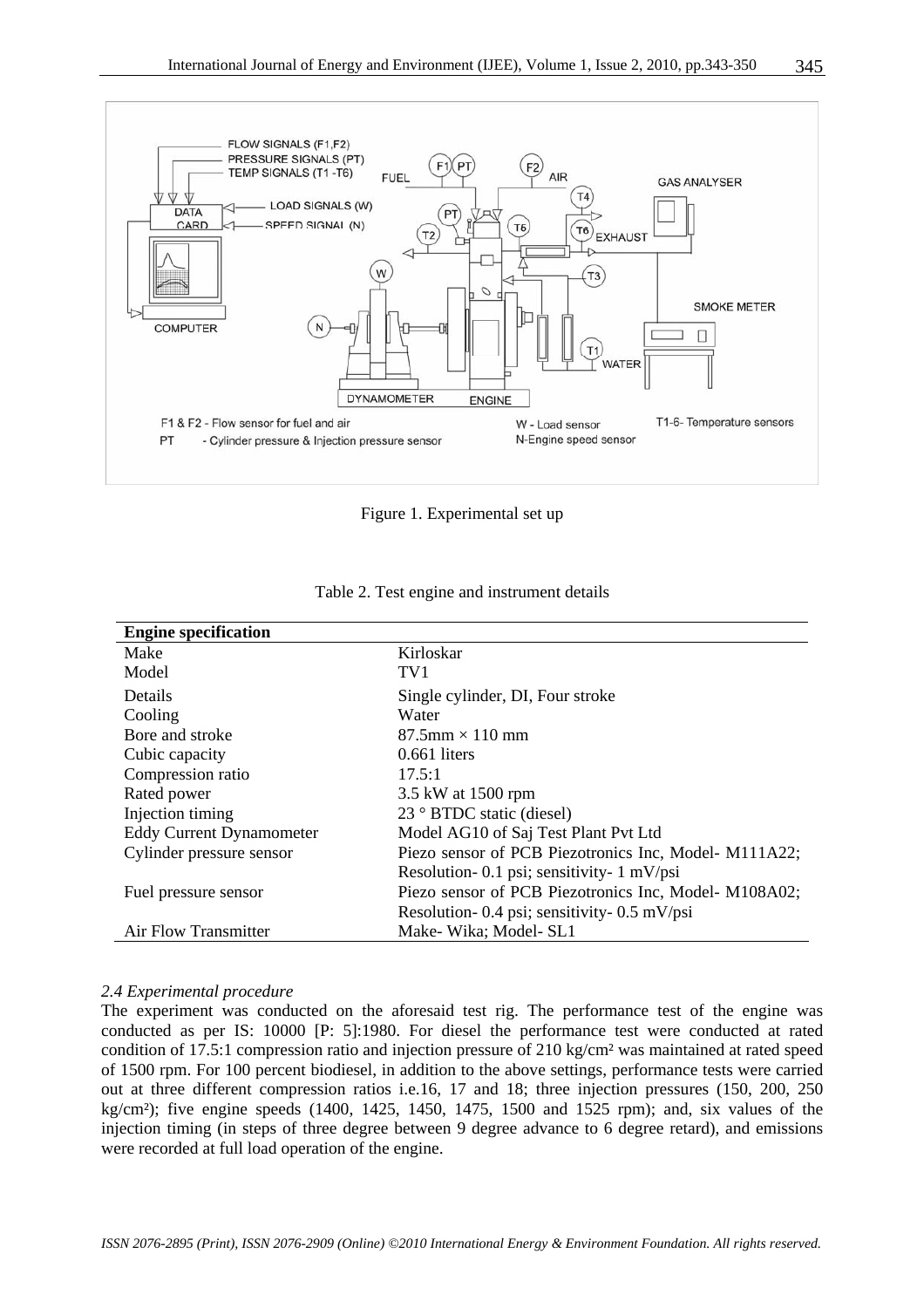#### **3. Results and discussion**

The effects of fuel and engine operating parameters on the emission of NOx were evaluated with different settings and are presented in following section.

#### *3.1 Effect of fuel*

The measured values of NOx emissions with JME are lower than that with diesel (Figure 2). With JME the reduction is 25%. At full load JME emitted 178 ppm of NOx against 237 ppm of NOx with diesel. The decrease in NOx emissions with biodiesel has been reported by many others also. Jhala [29] reported 8.69% lower emission with JME. Graboski et al. [30] indicated a linear relationship between NOx emission and iodine number of the fuel being tested. Similar reductions (4-5%) are also witnessed by Knothe et al. [31].



Figure 2. Comparison of NOx emissions at full load

#### *3.2 Effect of compression ratio*

Emission of NOx increases with increase in compression ratio (Figure 3). With lower compression ratio, the premixed burning is high due to longer delay resulting in lesser production of NOx in naturally aspirated engines [30]. With increase in compression ratio, ignition delay reduces and peak pressure increases resulting in high temperature which causes larger amounts of NOx formation. The measured values of NOx at the selected three compression ratios of 16, 17 and 18 for JME are 165, 182 and 215 ppm.

#### *3.3 Effect of injection pressure*

Emission of NOx decreases with increase in injection pressure (Figure 3). At lower injection pressure, the fuel entry is slightly advanced as the spring pressure on needle is low resulting in more premixed combustion which is considered as one of the major cause of NOx formation. Leung et al. [31] also proposed increased injection pressure as a measure to control NOx. The measured values of NOx at the selected three injection pressures of 150, 200 and 250 bar for JME are 216, 182 and 165 ppm.

#### *3.4 Engine speed*

Although the energy of burned gas is a nearly linear function of temperature, the same cannot be said of NOx since the chemical rates are nonlinear functions of temperature. The dependence on engine speed cannot be stated simply and one has to consider the variations in combustion duration and heat loss with engine speed. The emissions of NOx in exhaust with biodiesel (JME) are found to increase with reduction in speed with peak around 1440 rpm (175 ppm) after which it drops (Figure 4). The maximum temperature of exhaust gases is also found near this speed which is one of the major causes for NOx formation. Also higher amount of energy in mixing controlled combustion causes more generation of NOx.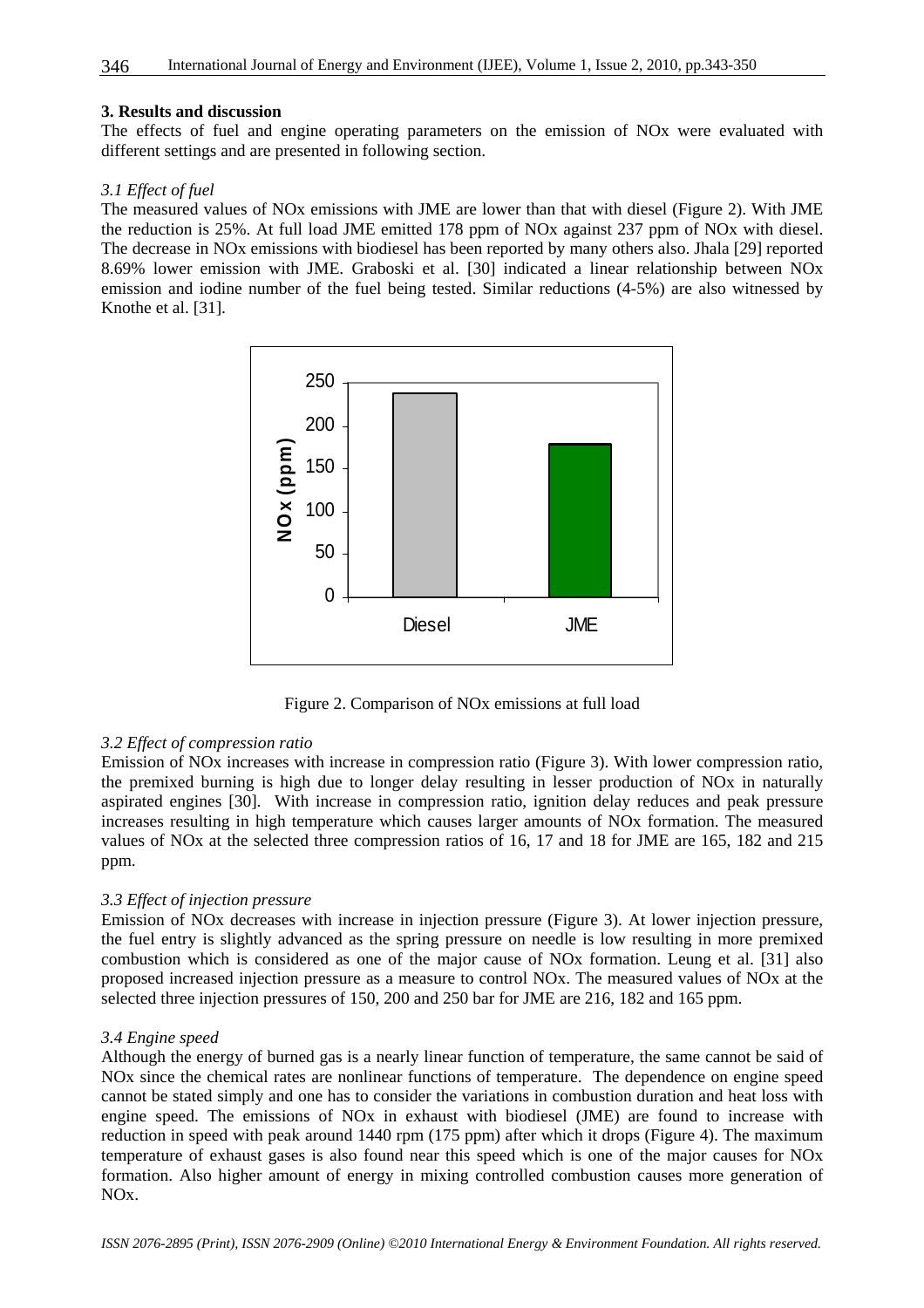

Figure 3. Effect of compression ratio and injection pressure at full load



Figure 4. Effect of speed on emissions of NOx at full load

#### *3.5 Injection timing*

As reported by many studies, the NOx emission is found to vary with injection timing (Figure 5). The advancement of injection time enhances the NOx emissions whereas retarding the injection helps reduce the same. Parlak et al. [34] reported 40% reduction in NOx with 4 degree retardation of injection. The higher bulk density and viscosity transfers the pressure wave through fuel pipe lines faster and an earlier needle lift will lead to advanced injection. With additional advancing, the effect is magnified and leads to still higher flame temperature causing increase in NOx emission. Retarding the engine compensates for the bulk density effect and hence lower emissions are observed. The results are in line with that obtained by Verbiezen [35].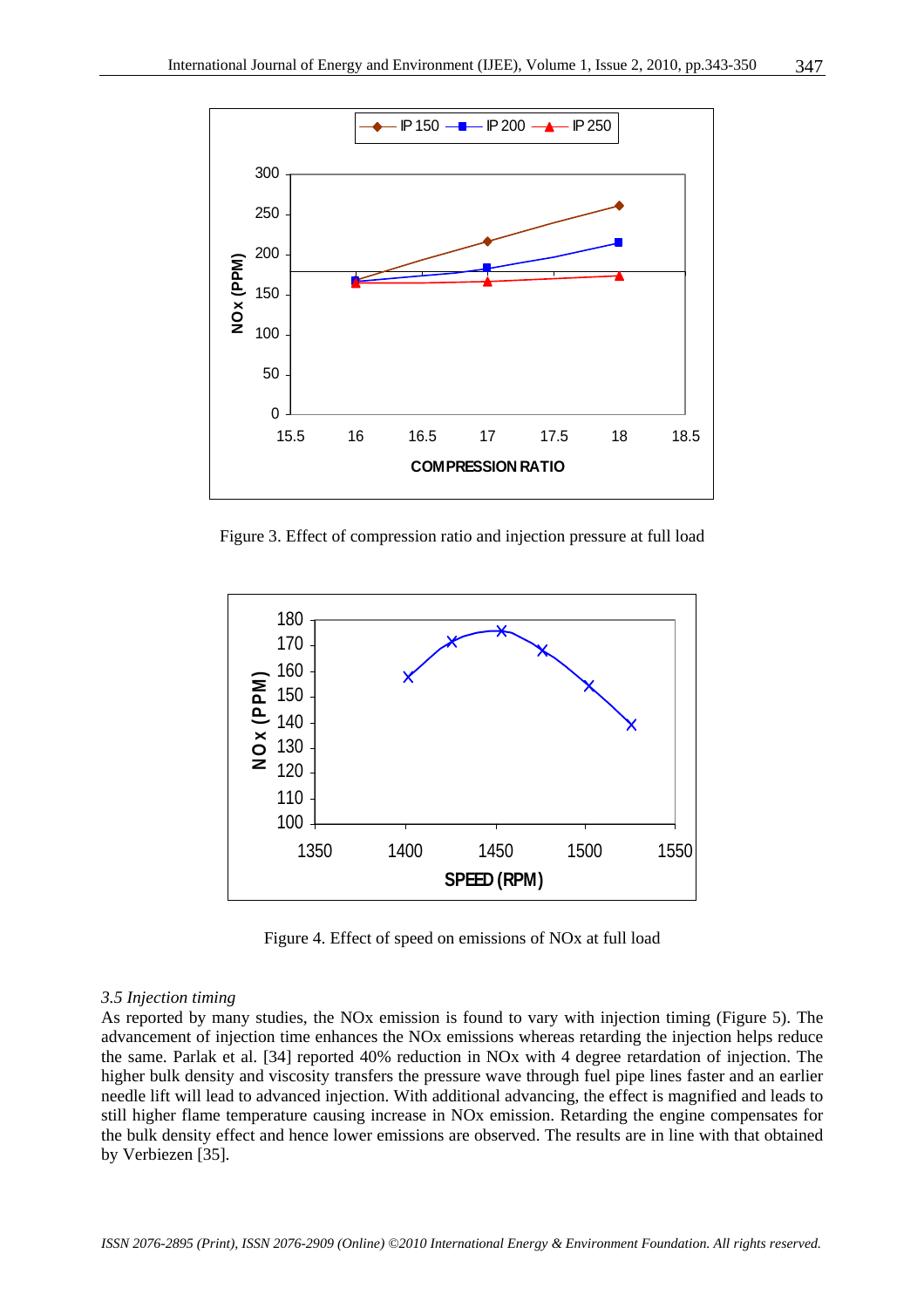

Figure 5. Effect of injection timing at full load

#### **4. Conclusions**

The emissions of oxides of nitrogen from compression ignition engines have attracted attention of scientists working in the area of development of alternative fuels. With fuels of vegetable oil origin, the findings are not uniform. Some studies reported reduction in emissions of NOx whereas many has reported increase while using biodiesel made from different feedstock. Further, the performance of engine is found to be better with biodiesel concentration upto 20% only. For improvement of performance with pure biodiesel, engine parameters needs to be reset.

The current study aimed at finding the effects of variations in engine operating parameters on the emissions of NOx while operating with pure biodiesel (Jatropha methyl ester). At standard operating parameters, the emissions of NOx are found to be lesser with JME as compared to diesel as fuel. It is observed that increase in compression ratio tends to raise the emission level of NOx whereas increase in injection pressure leads to reduction in NOx emissions. While using pure JME as fuel, high compression ratio associated with high injection pressure, results in lower NOx emissions as compared to diesel emissions. At lower speeds of engine, the emissions increases peaking at 1440 rpm. The effect of retarding the injection timing is positive as emission of NOx tends to decrease with retardation. Thus NOx emissions can be minimised by increasing compression ratio, increasing injection pressure, maintaining engine speed and retarding injection timing from standard values of these parameters.

#### **References**

- [1] Agarwal, A.K. 2007. Biofuels (alcohols and biodiesel) applications as fuels for internal combustion engines. Progress in Energy and Combustion Science 33 (2007) 233–271.
- [2] Ali, Y. and Hanna, M.A. 1994. Alternative Diesel Fuels From Vegetable Oils. Bioresource Technology 50 (1994) 153-163.
- [3] Demirbas, A. 2007. Progress and recent trends in biofuels. Progress in Energy and Combustion Science 33 (2007) 1–18.
- [4] N.L. Panwar, Hemant Y Shrirame, N.S. Rathore, Sudhakar Jindal, A.K.Kurchania. 2009. Performance evaluation of a diesel engine fueled with methyl ester of castor seed oil. Appl. Therm. Engg.(2009), doi: 10.1016/j.applthermaleng.2009.07.007
- [5] S. Jindal, B.P. Nandwana, N.S. Rathore, V. Vashistha. 2009. Experimental investigation of the effect of compression ratio and injection pressure in a direct injection diesel engine running on Jatropha methyl ester, Appl. Therm. Eng. (2009), doi:10.1016/j.applthermaleng.2009.10.004
- [6] Nabi, M.N., Akhter, M.S., Shahadat, M.M.Z. 2006. Improvement of engine emissions with conventional diesel fuel and diesel–biodiesel blends. Bioresource Technology 97 (2006) 372–378.
- [7] Sendzikiene, E., Makareviciene, V. and Janulis, P. 2006. Influence of fuel oxygen content on diesel engine exhaust emissions. Renewable Energy 31(2006) 2505-2512.
- [8] Canakci, M. and VanGerpen, J.H. 2003. Comparison of engine performance and emission for petroleum diesel, yellow grease biodiesel & soybean oil biodiesel. Transaction Of ASAE 46 (4): 937-943.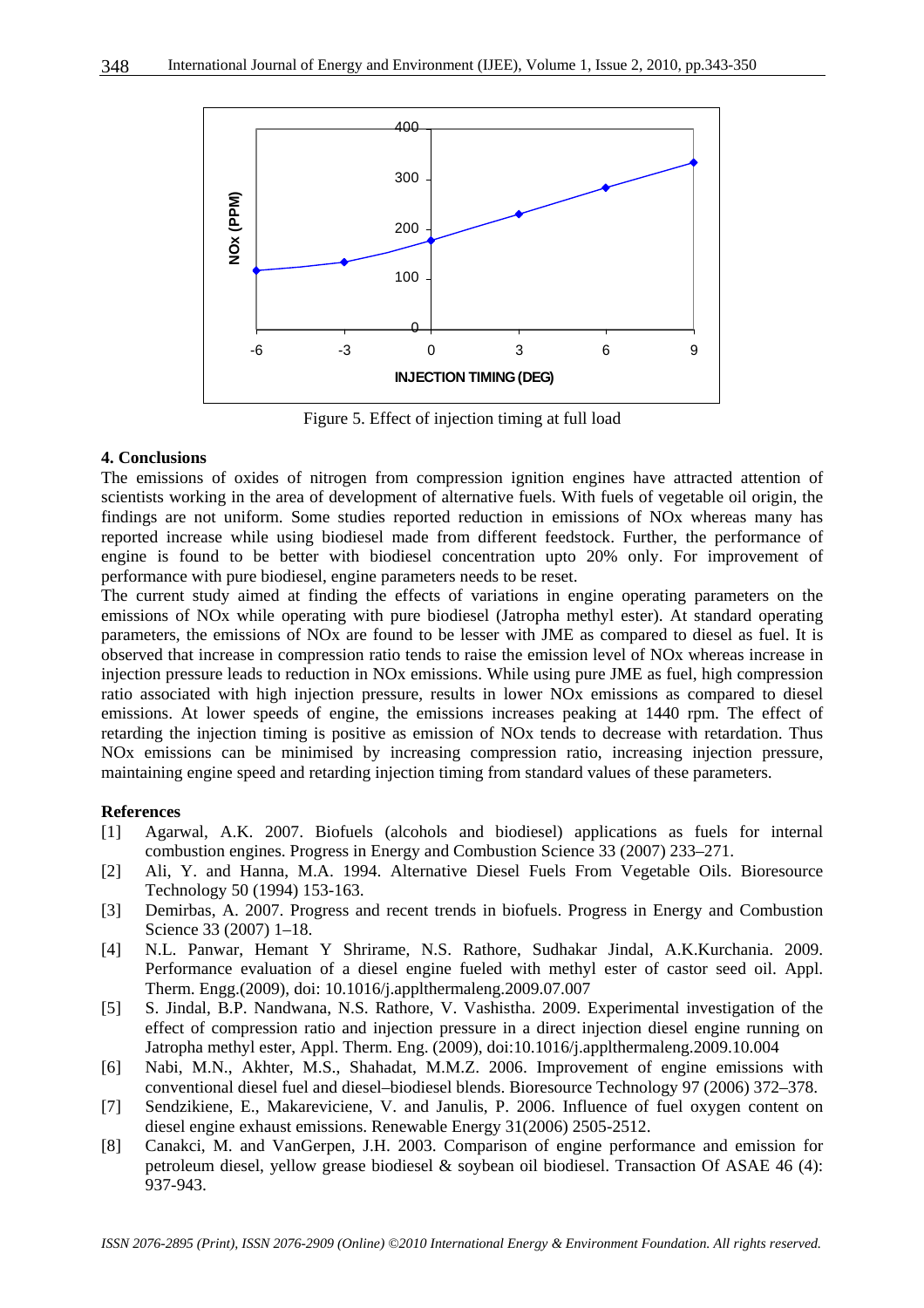- [9] Kalligeros, S., Zannikos, F., Stournas, S., Lois, E., Anastopoulos, G., Teas, C. and Sakellaropoulos, F. 2003. An investigation of using biodiesel/marine diesel blends on the performance of a stationary diesel engine. Biomass and Bioenergy 24 (2003) 141 – 149
- [10] Kandpal, J.B. and Madan, M. 1995. Jatropha curcas: a renewable source of energy for meeting future energy needs. Renewable Energy 6(2) (1995) 159-160
- [11] Kalam, M.A. and Masjuki, H.H. 2002. Biodiesel from palmoil—an analysis of its properties and potential. Biomass and Bioenergy 23 (2002) 471 – 479
- [12] Ramadhas, A.S., Jayaraj, S. and Muraleedharan, C. 2005. Biodiesel production from high FFA rubber seed oil. Fuel 84 (2005) 335–340.
- [13] Sahoo, P.K., Das, L.M., Babu, M.K.G. and Naik, S.N. 2007. Biodiesel development from high acid value polanga seed oil and performance evaluation in a CI engine. Fuel 86 (2007) 448–454.
- [14] Agarwal, A.K., Bijwe, J. and Das, L.M. 2003. Effect of biodiesel utilization of wear of vital parts in compression ignition engine. Journal of Engineering for Gas Turbine and Power, Transactions of the ASME 125(2003) 604-611.
- [15] Altin, R. Cetinkaya, S. and Yucesu, H.S. 2001. The potential of using vegetable oil fuels for diesel engines. Energy conversion and Management 42 (2001) 529-538.
- [16] Forson, F.K., Oduro, E.K. and Donkoh, E.H. 2004. Performance of Jatropha oil blends in a diesel engine. Renewable Energy 29 (2004) 1135-1145.
- [17] Kalam, M.A., Husnawan, M. and Masjuki, H.H. 2003. Exhaust emission and combustion evaluation of coconut oil-powered indirect injection diesel engine. Renewable Energy 28 (2003) 2405–2415.
- [18] Raheman, H. and Ghadge, S.V. 2007. Performance of compression ignition engine with mahua (Madhuca indica) biodiesel. Fuel 86 (2007) 2568–2573.
- [19] Ramadhas, A.S., Muraleedharan, C. and Jayaraj, S. 2005. Performance and emission evaluation of a diesel engine fueled with methyl esters of rubber seed oil. Renewable Energy 30 (2005) 1789– 1800
- [20] Usta, N. 2005. An experimental study on performance and exhaust emissions of a diesel engine fuelled with tobacco seed oil methyl ester. Energy Conversion and Management 46 (2005) 2373– 2386
- [21] Al-Baghdadi, M.A.R.S. 2004. Effect of compression ratio, equivalence ratio and engine speed on the performance and emission characteristics of a spark ignition engine using hydrogen as a fuel. Renewable Energy 29 (2004) 2245–2260.
- [22] Laguitton, O., Crua,C. , Cowell, T., Heikal, M.R. and Gold, M.R. 2007. The effect of compression ratio on exhaust emissions from a PCCI diesel engine. Energy Conversion and Management 48 (2007) 2918–2924.
- [23] Nwafor, O.M.I. 2007. Effect of advanced injection timing on emission characteristics of diesel engine running on natural gas. Renewable Energy 32 (2007) 2361–2368.
- [24] Ueki, S. and Miura, A. 1999. Effect of difference of high pressure fuel injection systems on exhaust emissions from HDDI diesel engine. JSAE Review 20 (1999) 555}561.
- [25] Watanabe, H., Tahara, T., Tamanouchi, M. and Iida, J. 1998. Study of the effects on exhaust emissions in direct injection diesel engines: Effects of fuel injection system, distillation properties and cetane number. JSAE Review 19 (1998) 21 26.
- [26] Zeng, K., Huang, Z., Liu, B., Liu, L., Jiang, D., Ren, Y. and Wang, J. 2006. Combustion characteristics of a direct-injection natural gas engine under various fuel injection timings. Applied Thermal Engineering 26 (2006) 806–813.
- [27] Nwafor, O.M.I. 2004. Emission characteristics of diesel engine running on vegetable oil with elevated fuel inlet temperature. Biomass and Bioenergy 27 (2004) 507 – 511.
- [28] Agarwal, D. and Agarwal, A.K. 2007. Performance and emissions characteristics of Jatropha oil (preheated and blends) in a direct injection compression ignition engine. Applied thermal engineering 27 (2007) 2314-2323.
- [29] Jhala, K.B. 2006. Influence of Jatropha ester blends on the performance and emission characteristics of CI engines. Ph.D. thesis. Maharana Pratap University of Agriculture and Technology, India
- [30] Graboski, M.S., McCormick, R.L., Alleman, T.L. and Herring, A.M. 2003. The effect of biodiesel composition on engine emissions from a DDC series 60 diesel engine. National Renewable Energy Laboratory; NREL/SR-510-31461